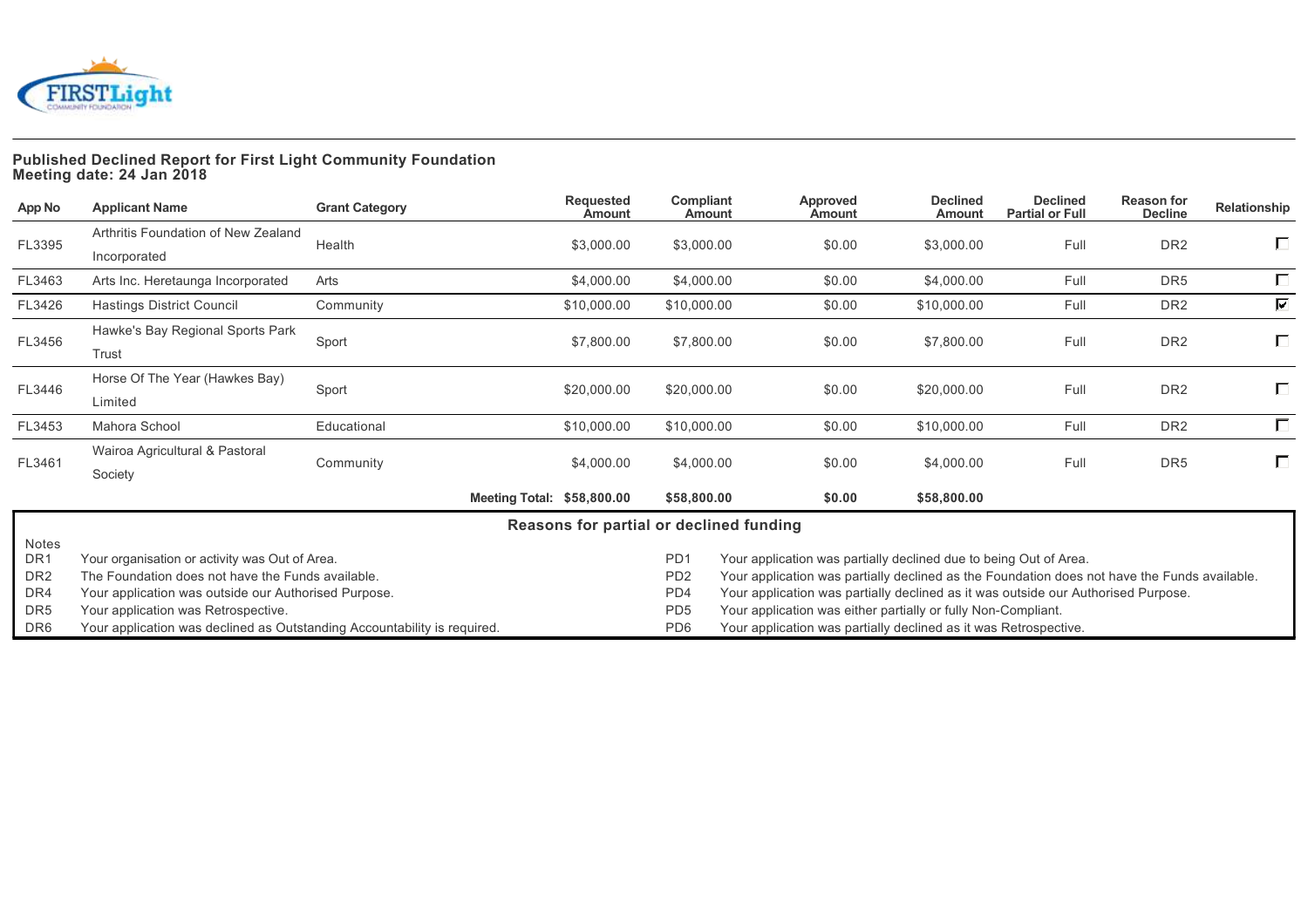

# **Published Declined Report for First Light Community Foundation Meeting date: 21 Feb 2018**

| App No                                                                | <b>Applicant Name</b>                                                                                                                                                                              | <b>Grant Category</b> | Requested<br><b>Amount</b>              | Compliant<br>Amount                                                                                                                                                                                                                                                                                                                                                                                                                                         | Approved<br><b>Amount</b> | <b>Declined</b><br>Amount | <b>Declined</b><br><b>Partial or Full</b> | <b>Reason for</b><br><b>Decline</b> | Relationship |
|-----------------------------------------------------------------------|----------------------------------------------------------------------------------------------------------------------------------------------------------------------------------------------------|-----------------------|-----------------------------------------|-------------------------------------------------------------------------------------------------------------------------------------------------------------------------------------------------------------------------------------------------------------------------------------------------------------------------------------------------------------------------------------------------------------------------------------------------------------|---------------------------|---------------------------|-------------------------------------------|-------------------------------------|--------------|
|                                                                       | Basketball Hawkes Bay                                                                                                                                                                              |                       |                                         |                                                                                                                                                                                                                                                                                                                                                                                                                                                             |                           |                           |                                           |                                     | $\Box$       |
| FL3493                                                                | Incorporated                                                                                                                                                                                       | Sport                 | \$10,000.00                             | \$10,000.00                                                                                                                                                                                                                                                                                                                                                                                                                                                 | \$0.00                    | \$10,000.00               | Full                                      | DR <sub>2</sub>                     |              |
|                                                                       | <b>Havelock North Cricket Club</b>                                                                                                                                                                 |                       |                                         |                                                                                                                                                                                                                                                                                                                                                                                                                                                             |                           |                           |                                           |                                     | $\Box$       |
| FL3507                                                                | Incorporated                                                                                                                                                                                       | Sport                 | \$4,659.00                              | \$4,659.00                                                                                                                                                                                                                                                                                                                                                                                                                                                  | \$0.00                    | \$4,659.00                | Full                                      | DR <sub>2</sub>                     |              |
|                                                                       | Hawkes Bay Orchestral Society                                                                                                                                                                      |                       |                                         |                                                                                                                                                                                                                                                                                                                                                                                                                                                             |                           |                           |                                           |                                     | $\Box$       |
| FL3485                                                                | Incorporated                                                                                                                                                                                       | Cultural              | \$2,000.00                              | \$2,000.00                                                                                                                                                                                                                                                                                                                                                                                                                                                  | \$0.00                    | \$2,000.00                | Full                                      | DR <sub>2</sub>                     |              |
|                                                                       | Horse Of The Year (Hawkes Bay)                                                                                                                                                                     |                       |                                         |                                                                                                                                                                                                                                                                                                                                                                                                                                                             |                           |                           |                                           |                                     | П            |
| FL3488                                                                | Limited                                                                                                                                                                                            | Sport                 | \$20,000.00                             | \$20,000.00                                                                                                                                                                                                                                                                                                                                                                                                                                                 | \$0.00                    | \$20,000.00               | Full                                      | DR <sub>2</sub>                     |              |
| FL3511                                                                | Lindisfarne College                                                                                                                                                                                | Educational           | \$1,500.00                              | \$1,500.00                                                                                                                                                                                                                                                                                                                                                                                                                                                  | \$0.00                    | \$1,500.00                | Full                                      | DR <sub>2</sub>                     | $\Box$       |
| FL3483                                                                | Nga Tuke Mata O Kahungunu                                                                                                                                                                          |                       |                                         |                                                                                                                                                                                                                                                                                                                                                                                                                                                             |                           |                           | Full                                      | DR <sub>2</sub>                     | $\Box$       |
|                                                                       | <b>Charitable Trust</b>                                                                                                                                                                            | Community             | \$4,800.00                              | \$4,800.00                                                                                                                                                                                                                                                                                                                                                                                                                                                  | \$0.00                    | \$4,800.00                |                                           |                                     |              |
|                                                                       | Wellington Branch of the Muscular                                                                                                                                                                  |                       |                                         |                                                                                                                                                                                                                                                                                                                                                                                                                                                             |                           |                           |                                           |                                     |              |
| FL3470                                                                | Dystrophy Association of New                                                                                                                                                                       | Health                | \$3,000.00                              | \$3,000.00                                                                                                                                                                                                                                                                                                                                                                                                                                                  | \$0.00                    | \$3,000.00                | Full                                      | DR <sub>2</sub>                     | $\Box$       |
|                                                                       | Zealand Incorporated                                                                                                                                                                               |                       |                                         |                                                                                                                                                                                                                                                                                                                                                                                                                                                             |                           |                           |                                           |                                     |              |
| FL3468                                                                | <b>Zeal Education Trust</b>                                                                                                                                                                        | Arts                  | \$4,000.00                              | \$4,000.00                                                                                                                                                                                                                                                                                                                                                                                                                                                  | \$0.00                    | \$4,000.00                | Full                                      | DR <sub>2</sub>                     | $\Box$       |
|                                                                       |                                                                                                                                                                                                    |                       | Meeting Total: \$49,959.00              | \$49,959.00                                                                                                                                                                                                                                                                                                                                                                                                                                                 | \$0.00                    | \$49,959.00               |                                           |                                     |              |
|                                                                       |                                                                                                                                                                                                    |                       | Reasons for partial or declined funding |                                                                                                                                                                                                                                                                                                                                                                                                                                                             |                           |                           |                                           |                                     |              |
| Notes<br>DR <sub>1</sub><br>DR <sub>2</sub><br>DR4<br>DR <sub>5</sub> | Your organisation or activity was Out of Area.<br>The Foundation does not have the Funds available.<br>Your application was outside our Authorised Purpose.<br>Your application was Retrospective. |                       |                                         | PD <sub>1</sub><br>Your application was partially declined due to being Out of Area.<br>PD <sub>2</sub><br>Your application was partially declined as the Foundation does not have the Funds available.<br>PD4<br>Your application was partially declined as it was outside our Authorised Purpose.<br>Your application was either partially or fully Non-Compliant.<br>PD <sub>5</sub><br>Your application was partially declined as it was Retrospective. |                           |                           |                                           |                                     |              |
| DR <sub>6</sub>                                                       | Your application was declined as Outstanding Accountability is required.                                                                                                                           |                       |                                         | PD <sub>6</sub>                                                                                                                                                                                                                                                                                                                                                                                                                                             |                           |                           |                                           |                                     |              |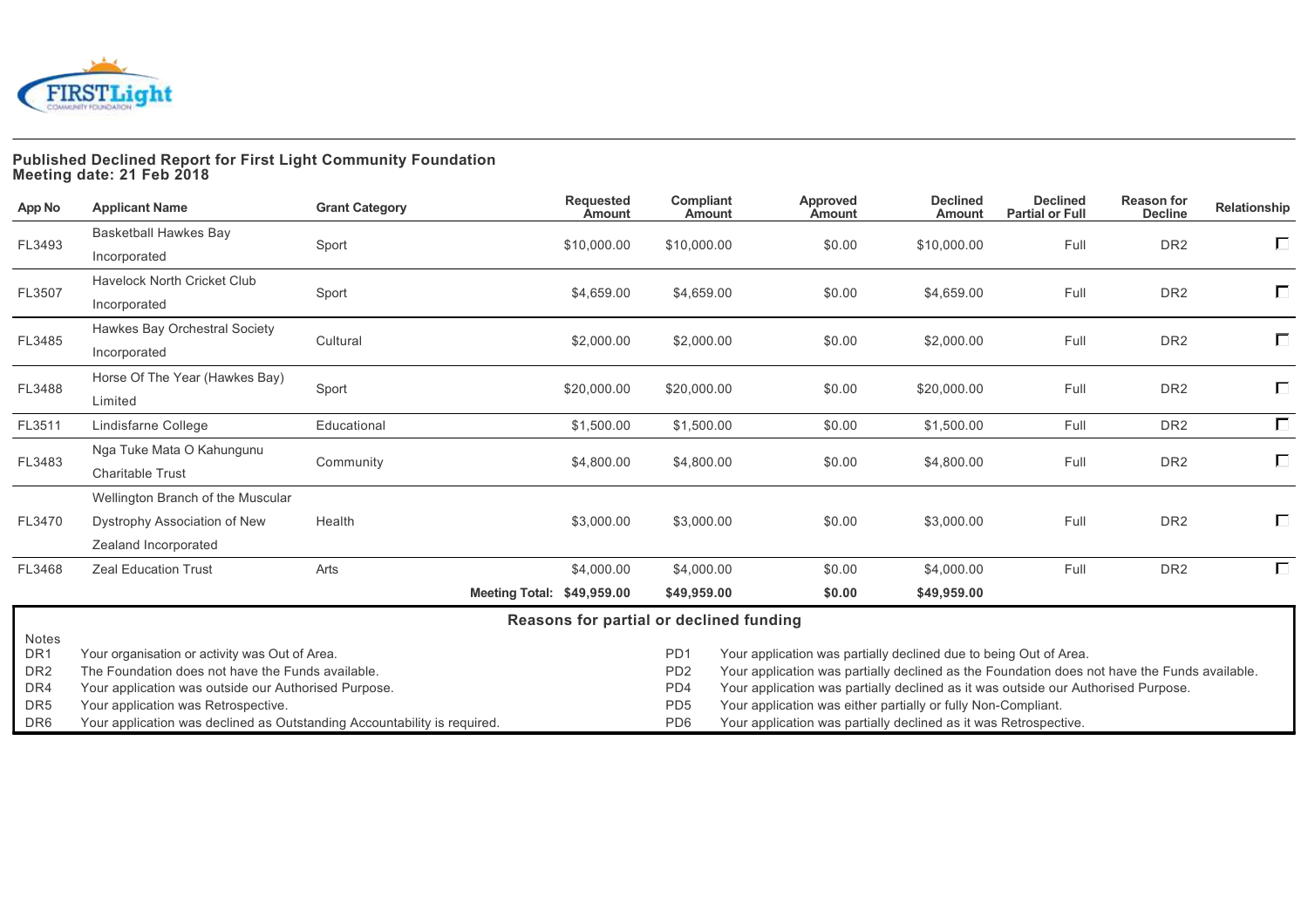

#### **Published Declined Report for First Light Community Foundation Meeting date: 28 Mar 2018**

| App No                                                                                   | <b>Applicant Name</b>                                                                                                                                                                                                                                                          | <b>Grant Category</b> | <b>Requested</b><br><b>Amount</b> | Compliant<br>Amount                                                 | Approved<br>Amount                                                                                                                                                                                                                                                                                                                                                                          | <b>Declined</b><br><b>Amount</b> | <b>Declined</b><br><b>Partial or Full</b> | <b>Reason for</b><br><b>Decline</b> | Relationship |
|------------------------------------------------------------------------------------------|--------------------------------------------------------------------------------------------------------------------------------------------------------------------------------------------------------------------------------------------------------------------------------|-----------------------|-----------------------------------|---------------------------------------------------------------------|---------------------------------------------------------------------------------------------------------------------------------------------------------------------------------------------------------------------------------------------------------------------------------------------------------------------------------------------------------------------------------------------|----------------------------------|-------------------------------------------|-------------------------------------|--------------|
| FL3503                                                                                   | Amputee Society of Hawke's Bay /<br>East Coast Incorporated                                                                                                                                                                                                                    | Health                | \$2,430.00                        | \$2,430.00                                                          | \$0.00                                                                                                                                                                                                                                                                                                                                                                                      | \$2,430.00                       | Full                                      | DR <sub>2</sub>                     | $\Box$       |
| FL3499                                                                                   | Arts Inc. Heretaunga Incorporated                                                                                                                                                                                                                                              | Arts                  | \$10,000.00                       | \$0.00                                                              | \$0.00                                                                                                                                                                                                                                                                                                                                                                                      | \$10,000.00                      | Full                                      | DR <sub>2</sub>                     | $\Box$       |
| FL3543                                                                                   | Big Brothers Big Sisters Hawke's<br>Bay                                                                                                                                                                                                                                        | Community             | \$5,280.00                        | \$5,280.00                                                          | \$0.00                                                                                                                                                                                                                                                                                                                                                                                      | \$5,280.00                       | Full                                      | DR <sub>2</sub>                     | $\Box$       |
|                                                                                          | Canteen, The New Zealand                                                                                                                                                                                                                                                       |                       |                                   |                                                                     |                                                                                                                                                                                                                                                                                                                                                                                             |                                  |                                           |                                     |              |
| FL3531                                                                                   | Organisation Supporting Young<br>People Living with Cancer                                                                                                                                                                                                                     | Health                | \$5,000.00                        | \$5,000.00                                                          | \$0.00                                                                                                                                                                                                                                                                                                                                                                                      | \$5,000.00                       | Full                                      | DR <sub>2</sub>                     | Г            |
|                                                                                          | Incorporated                                                                                                                                                                                                                                                                   |                       |                                   |                                                                     |                                                                                                                                                                                                                                                                                                                                                                                             |                                  |                                           |                                     |              |
| FL3517                                                                                   | Epilepsy Association of New<br>Zealand Incorporated                                                                                                                                                                                                                            | Health                | \$24,107.00                       | \$24,107.00                                                         | \$0.00                                                                                                                                                                                                                                                                                                                                                                                      | \$24,107.00                      | Full                                      | DR <sub>2</sub>                     | $\Box$       |
| FL3551                                                                                   | Havelock North Cricket Club<br>Incorporated                                                                                                                                                                                                                                    | Sport                 | \$9,000.00                        | \$9,000.00                                                          | \$0.00                                                                                                                                                                                                                                                                                                                                                                                      | \$9,000.00                       | Full                                      | DR <sub>2</sub>                     | П            |
| FL3516                                                                                   | Napier Events Incorporated                                                                                                                                                                                                                                                     | Sport                 | \$2,594.41                        | \$2,594.41                                                          | \$0.00                                                                                                                                                                                                                                                                                                                                                                                      | \$2,594.41                       | Full                                      | DR <sub>2</sub>                     | $\Box$       |
|                                                                                          | Puketapu Community Early                                                                                                                                                                                                                                                       |                       |                                   |                                                                     |                                                                                                                                                                                                                                                                                                                                                                                             |                                  |                                           |                                     |              |
| FL3473                                                                                   | <b>Childhood Education Centre</b>                                                                                                                                                                                                                                              | Educational           | \$1,200.00                        | \$1,200.00                                                          | \$0.00                                                                                                                                                                                                                                                                                                                                                                                      | \$1,200.00                       | Full                                      | DR <sub>2</sub>                     | Г            |
|                                                                                          | Incorporated                                                                                                                                                                                                                                                                   |                       |                                   |                                                                     |                                                                                                                                                                                                                                                                                                                                                                                             |                                  |                                           |                                     |              |
| FL3522                                                                                   | Ronald McDonald House Charities                                                                                                                                                                                                                                                | Health                | \$5,700.00                        | \$5,700.00                                                          | \$0.00                                                                                                                                                                                                                                                                                                                                                                                      | \$5,700.00                       | Full                                      | DR <sub>2</sub>                     | $\Box$       |
|                                                                                          | New Zealand Trust                                                                                                                                                                                                                                                              |                       |                                   |                                                                     |                                                                                                                                                                                                                                                                                                                                                                                             |                                  |                                           |                                     |              |
|                                                                                          | The Young Men's Christian                                                                                                                                                                                                                                                      |                       |                                   |                                                                     |                                                                                                                                                                                                                                                                                                                                                                                             |                                  |                                           |                                     |              |
| FL3535                                                                                   | Association of Hawkes Bay                                                                                                                                                                                                                                                      | Educational           | \$3,860.00                        | \$3,860.00                                                          | \$0.00                                                                                                                                                                                                                                                                                                                                                                                      | \$3,860.00                       | Full                                      | DR <sub>2</sub>                     | $\Box$       |
|                                                                                          | Incorporated                                                                                                                                                                                                                                                                   |                       |                                   |                                                                     |                                                                                                                                                                                                                                                                                                                                                                                             |                                  |                                           |                                     |              |
|                                                                                          |                                                                                                                                                                                                                                                                                |                       | Meeting Total: \$69,171.41        | \$59,171.41                                                         | \$0.00                                                                                                                                                                                                                                                                                                                                                                                      | \$69,171.41                      |                                           |                                     |              |
| Reasons for partial or declined funding                                                  |                                                                                                                                                                                                                                                                                |                       |                                   |                                                                     |                                                                                                                                                                                                                                                                                                                                                                                             |                                  |                                           |                                     |              |
| Notes<br>DR <sub>1</sub><br>DR <sub>2</sub><br>DR4<br>DR <sub>5</sub><br>DR <sub>6</sub> | Your organisation or activity was Out of Area.<br>The Foundation does not have the Funds available.<br>Your application was outside our Authorised Purpose.<br>Your application was Retrospective.<br>Your application was declined as Outstanding Accountability is required. |                       |                                   | PD1<br>PD <sub>2</sub><br>PD4<br>PD <sub>5</sub><br>PD <sub>6</sub> | Your application was partially declined due to being Out of Area.<br>Your application was partially declined as the Foundation does not have the Funds available.<br>Your application was partially declined as it was outside our Authorised Purpose.<br>Your application was either partially or fully Non-Compliant.<br>Your application was partially declined as it was Retrospective. |                                  |                                           |                                     |              |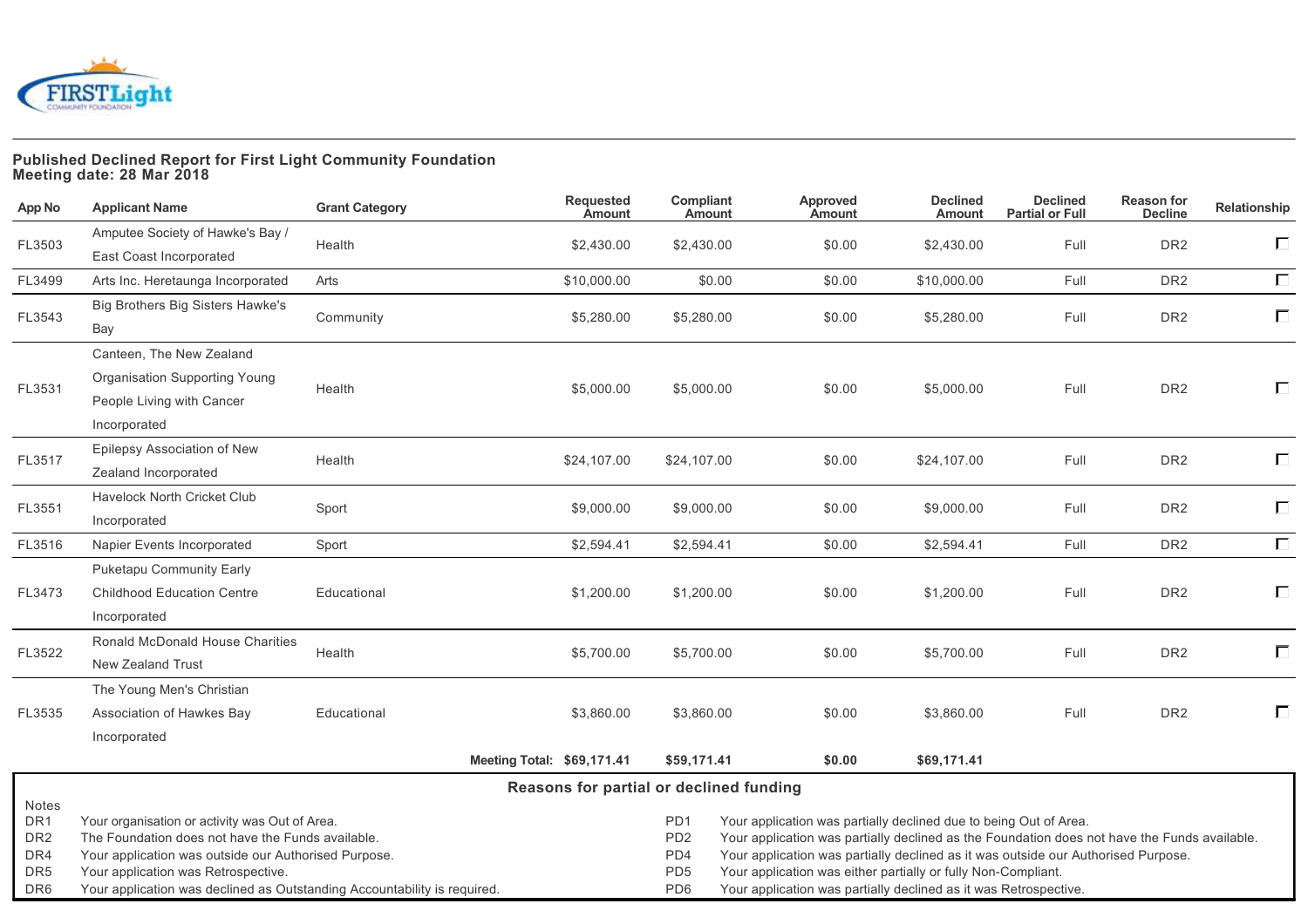

# **Published Declined Report for First Light Community Foundation Meeting date: 18 Apr 2018**

| App No          | <b>Applicant Name</b>                                                    | <b>Grant Category</b> | Requested<br>Amount                     | Compliant<br>Amount | Approved<br>Amount                                                                           | <b>Declined</b><br>Amount | <b>Declined</b><br><b>Partial or Full</b> | <b>Reason for</b><br><b>Decline</b> | Relationship |
|-----------------|--------------------------------------------------------------------------|-----------------------|-----------------------------------------|---------------------|----------------------------------------------------------------------------------------------|---------------------------|-------------------------------------------|-------------------------------------|--------------|
| FL3567          | Kiwi Kidz Community Early                                                | Educational           |                                         |                     |                                                                                              |                           | Full                                      |                                     | П            |
|                 | Education Centre Incorporated                                            |                       | \$1,800.00                              | \$1,800.00          | \$0.00                                                                                       | \$1,800.00                |                                           | DR <sub>2</sub>                     |              |
| FL3599          | Presbyterian Support East Coast                                          | Community             | \$9,563.04                              | \$9,563.04          | \$0.00                                                                                       | \$9,563.04                | Full                                      | DR <sub>2</sub>                     |              |
|                 | SADD Aotearoa - Students Against                                         |                       |                                         |                     |                                                                                              |                           |                                           |                                     |              |
| FL3595          | Drinking Driving Charitable Trust                                        | Community             | \$2,500.00                              | \$2,500.00          | \$0.00                                                                                       | \$2,500.00                | Full                                      | DR <sub>2</sub>                     | П.           |
| FL3563          | <b>Zeal Education Trust</b>                                              | Arts                  | \$2,576.00                              | \$2,576.00          | \$0.00                                                                                       | \$2,576.00                | Full                                      | DR <sub>2</sub>                     | П.           |
|                 |                                                                          |                       | Meeting Total: \$16,439.04              | \$16,439.04         | \$0.00                                                                                       | \$16,439.04               |                                           |                                     |              |
|                 |                                                                          |                       | Reasons for partial or declined funding |                     |                                                                                              |                           |                                           |                                     |              |
| Notes           |                                                                          |                       |                                         |                     |                                                                                              |                           |                                           |                                     |              |
| DR <sub>1</sub> | Your organisation or activity was Out of Area.                           |                       |                                         | PD <sub>1</sub>     | Your application was partially declined due to being Out of Area.                            |                           |                                           |                                     |              |
| DR <sub>2</sub> | The Foundation does not have the Funds available.                        |                       |                                         | PD <sub>2</sub>     | Your application was partially declined as the Foundation does not have the Funds available. |                           |                                           |                                     |              |
| DR4             | Your application was outside our Authorised Purpose.                     |                       |                                         | PD4                 | Your application was partially declined as it was outside our Authorised Purpose.            |                           |                                           |                                     |              |
| DR5             | Your application was Retrospective.                                      |                       |                                         | PD <sub>5</sub>     | Your application was either partially or fully Non-Compliant.                                |                           |                                           |                                     |              |
| DR6             | Your application was declined as Outstanding Accountability is required. |                       |                                         | PD <sub>6</sub>     | Your application was partially declined as it was Retrospective.                             |                           |                                           |                                     |              |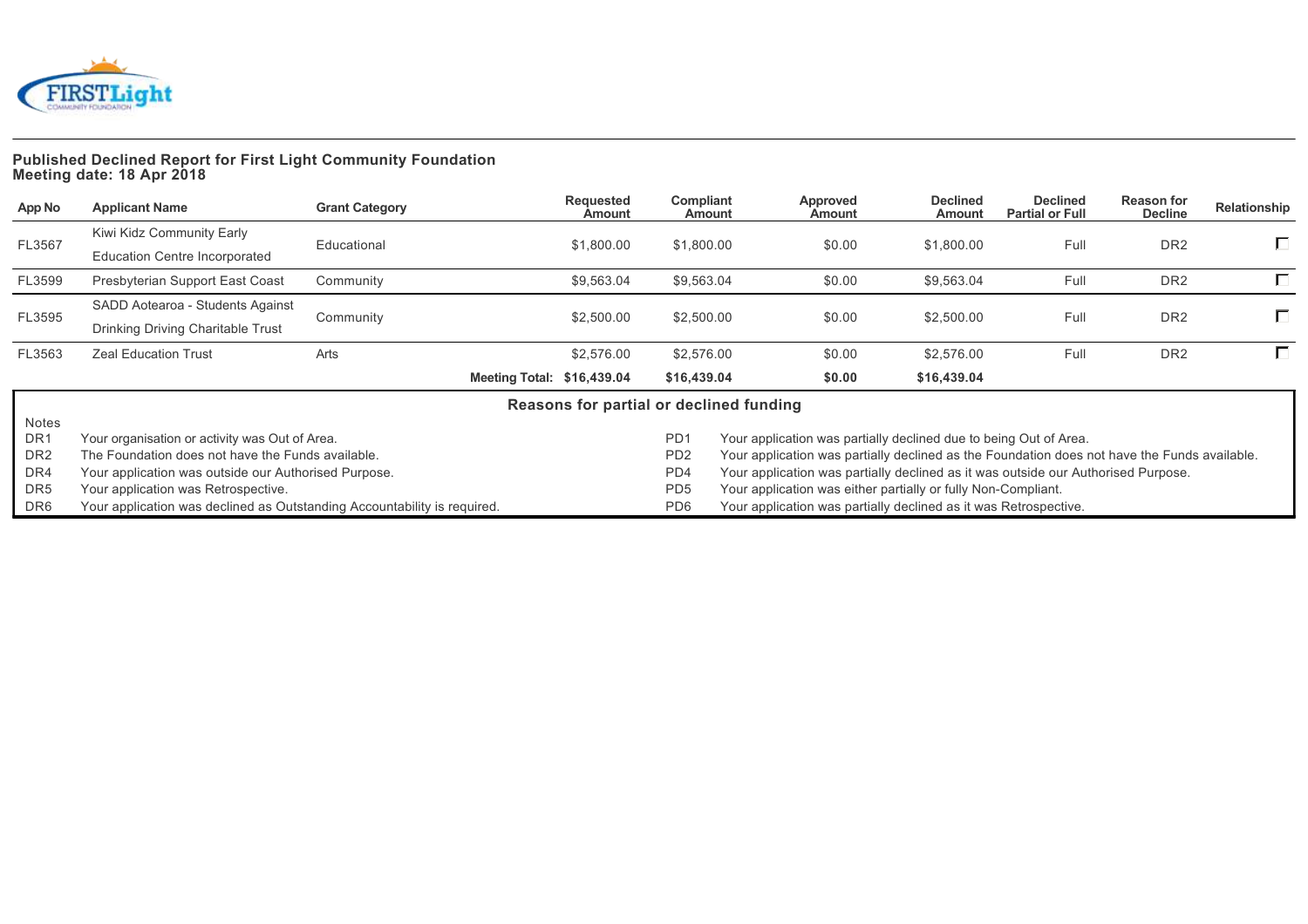

# **Published Declined Report for First Light Community Foundation Meeting date: 23 May 2018**

| App No | <b>Applicant Name</b>                                    | <b>Grant Category</b> | <b>Requested</b><br><b>Amount</b> | Compliant<br>Amount | Approved<br>Amount | <b>Declined</b><br><b>Amount</b> | <b>Declined</b><br><b>Partial or Full</b> | <b>Reason for</b><br><b>Decline</b> | Relationship |
|--------|----------------------------------------------------------|-----------------------|-----------------------------------|---------------------|--------------------|----------------------------------|-------------------------------------------|-------------------------------------|--------------|
| FL3648 | Argyll East School                                       | Educational           | \$2,796.50                        | \$2,796.50          | \$0.00             | \$2,796.50                       | Full                                      | DR <sub>2</sub>                     | $\Box$       |
| FL3573 | Atea a Rangi Educational Trust                           | Cultural              | \$5,000.00                        | \$5,000.00          | \$0.00             | \$5,000.00                       | Full                                      | DR <sub>2</sub>                     | $\Box$       |
| FL3605 | <b>Chamber Music New Zealand Trust</b><br>Board          | Arts                  | \$3,575.00                        | \$3,575.00          | \$0.00             | \$3,575.00                       | Full                                      | DR <sub>2</sub>                     | $\Box$       |
| FL3649 | Havelock North Junior Rugby Club<br>Incorporated         | Sport                 | \$3,750.00                        | \$3,750.00          | \$0.00             | \$3,750.00                       | Full                                      | DR <sub>2</sub>                     | П            |
| FL3529 | Hawkes Bay And East Coast Aero<br>Club Incorporated      | Sport                 | \$33,000.00                       | \$33,000.00         | \$0.00             | \$33,000.00                      | Full                                      | DR <sub>2</sub>                     | $\Box$       |
| FL3636 | Hawkes Bay Canoe Polo<br>Association Incorporated        | Sport                 | \$14,200.00                       | \$14,200.00         | \$0.00             | \$14,200.00                      | Full                                      | DR <sub>2</sub>                     | П            |
| FL3619 | Kia Toa Bowling Club Incorporated                        | Sport                 | \$1,942.60                        | \$1,942.60          | \$0.00             | \$1,942.60                       | Full                                      | DR <sub>2</sub>                     | $\Box$       |
| FL3630 | Mahora School                                            | Educational           | \$5,000.00                        | \$5,000.00          | \$0.00             | \$5,000.00                       | Full                                      | DR <sub>2</sub>                     | $\Box$       |
| FL3616 | Napier Pilot City Trust                                  | Community             | \$1,303.00                        | \$1,303.00          | \$0.00             | \$1,303.00                       | Full                                      | DR <sub>2</sub>                     | $\Box$       |
| FL3635 | Ngati Pahauwera Incorporated                             | Community             | \$24,929.78                       | \$24,929.78         | \$0.00             | \$24,929.78                      | Full                                      | DR <sub>2</sub>                     | $\Box$       |
| FL3623 | Parent To Parent New Zealand<br>Incorporated             | Community             | \$8,000.00                        | \$8,000.00          | \$0.00             | \$8,000.00                       | Full                                      | DR <sub>2</sub>                     | $\Box$       |
| FL3612 | Parenting Place Charitable Trust                         | Community             | \$3,000.00                        | \$3,000.00          | \$0.00             | \$3,000.00                       | Full                                      | DR <sub>2</sub>                     | $\Box$       |
| FL3644 | Prima Volta Charitable Trust Board                       | Arts                  | \$3,200.00                        | \$3,200.00          | \$0.00             | \$3,200.00                       | Full                                      | DR <sub>2</sub>                     | $\Box$       |
| FL3627 | Regional Indoor Sports and Events<br><b>Centre Trust</b> | Community             | \$4,398.84                        | \$4,398.84          | \$0.00             | \$4,398.84                       | Full                                      | DR <sub>2</sub>                     | $\Box$       |
| FL3647 | Te Matarae o Te Wairoa Trust                             | Cultural              | \$3,935.43                        | \$3,935.43          | \$0.00             | \$3,935.43                       | Full                                      | DR <sub>2</sub>                     | $\Box$       |
| FL3634 | The Raukatauri Music Therapy Trust Community             |                       | \$26,000.00                       | \$26,000.00         | \$0.00             | \$26,000.00                      | Full                                      | DR <sub>2</sub>                     | $\Box$       |
| FL3575 | <b>Whatever It Takes Trust</b><br>Incorporated.          | Health                | \$10,000.00                       | \$10,000.00         | \$0.00             | \$10,000.00                      | Full                                      | DR <sub>2</sub>                     | П            |
|        |                                                          |                       | Meeting Total: \$154,031.15       | \$154,031.15        | \$0.00             | \$154,031.15                     |                                           |                                     |              |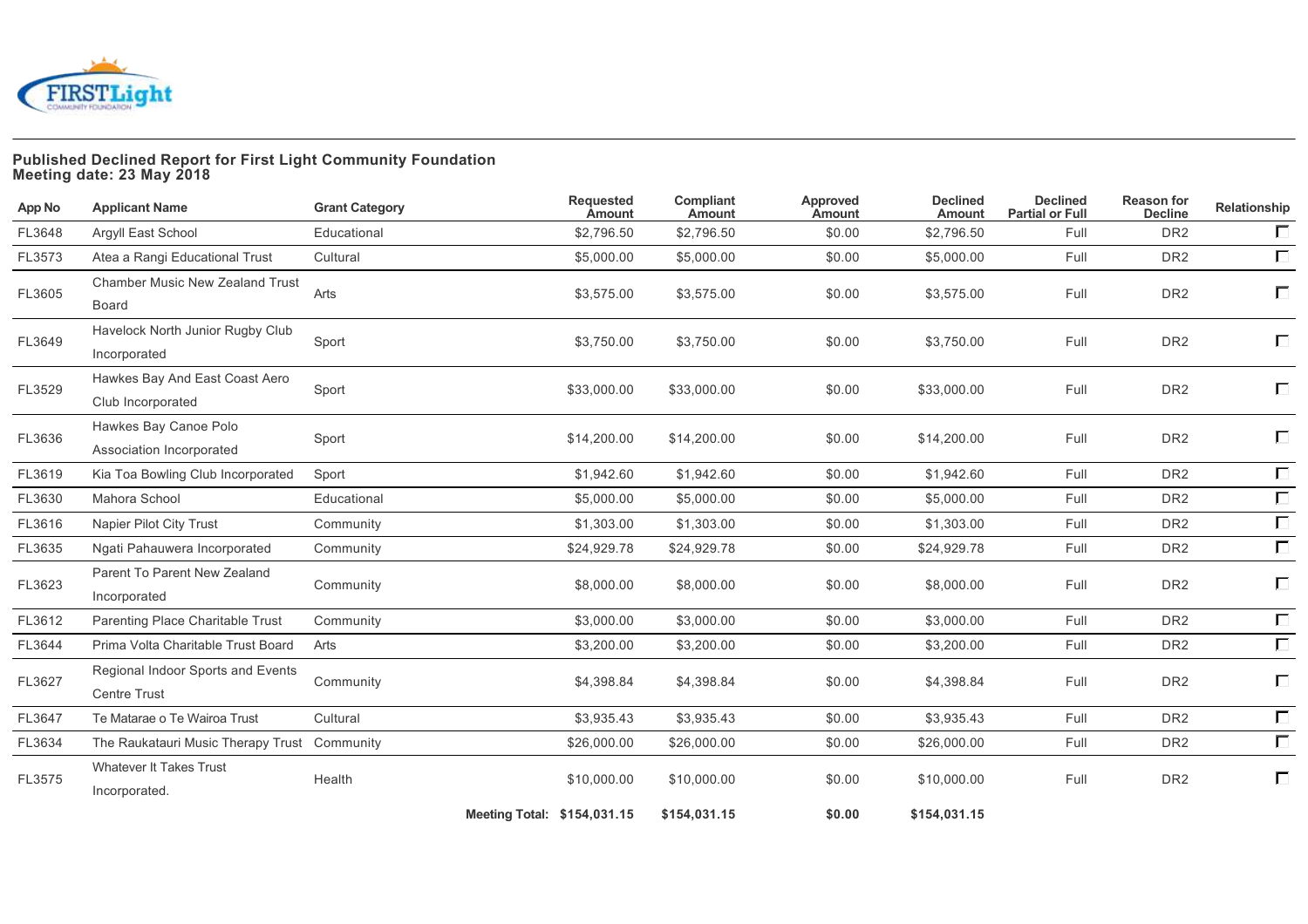|                 | Reasons for partial or declined funding                                  |                             |                                                                                              |  |  |  |  |  |  |  |
|-----------------|--------------------------------------------------------------------------|-----------------------------|----------------------------------------------------------------------------------------------|--|--|--|--|--|--|--|
| Notes           |                                                                          |                             |                                                                                              |  |  |  |  |  |  |  |
| DR <sub>1</sub> | Your organisation or activity was Out of Area.                           | PD <sub>1</sub>             | Your application was partially declined due to being Out of Area.                            |  |  |  |  |  |  |  |
| DR <sub>2</sub> | The Foundation does not have the Funds available.                        | P <sub>D</sub> <sub>2</sub> | Your application was partially declined as the Foundation does not have the Funds available. |  |  |  |  |  |  |  |
| DR4             | Your application was outside our Authorised Purpose.                     | PD <sub>4</sub>             | Your application was partially declined as it was outside our Authorised Purpose.            |  |  |  |  |  |  |  |
| DR <sub>5</sub> | Your application was Retrospective.                                      | P <sub>D</sub> <sub>5</sub> | Your application was either partially or fully Non-Compliant.                                |  |  |  |  |  |  |  |
| DR <sub>6</sub> | Your application was declined as Outstanding Accountability is required. | PD <sub>6</sub>             | Your application was partially declined as it was Retrospective.                             |  |  |  |  |  |  |  |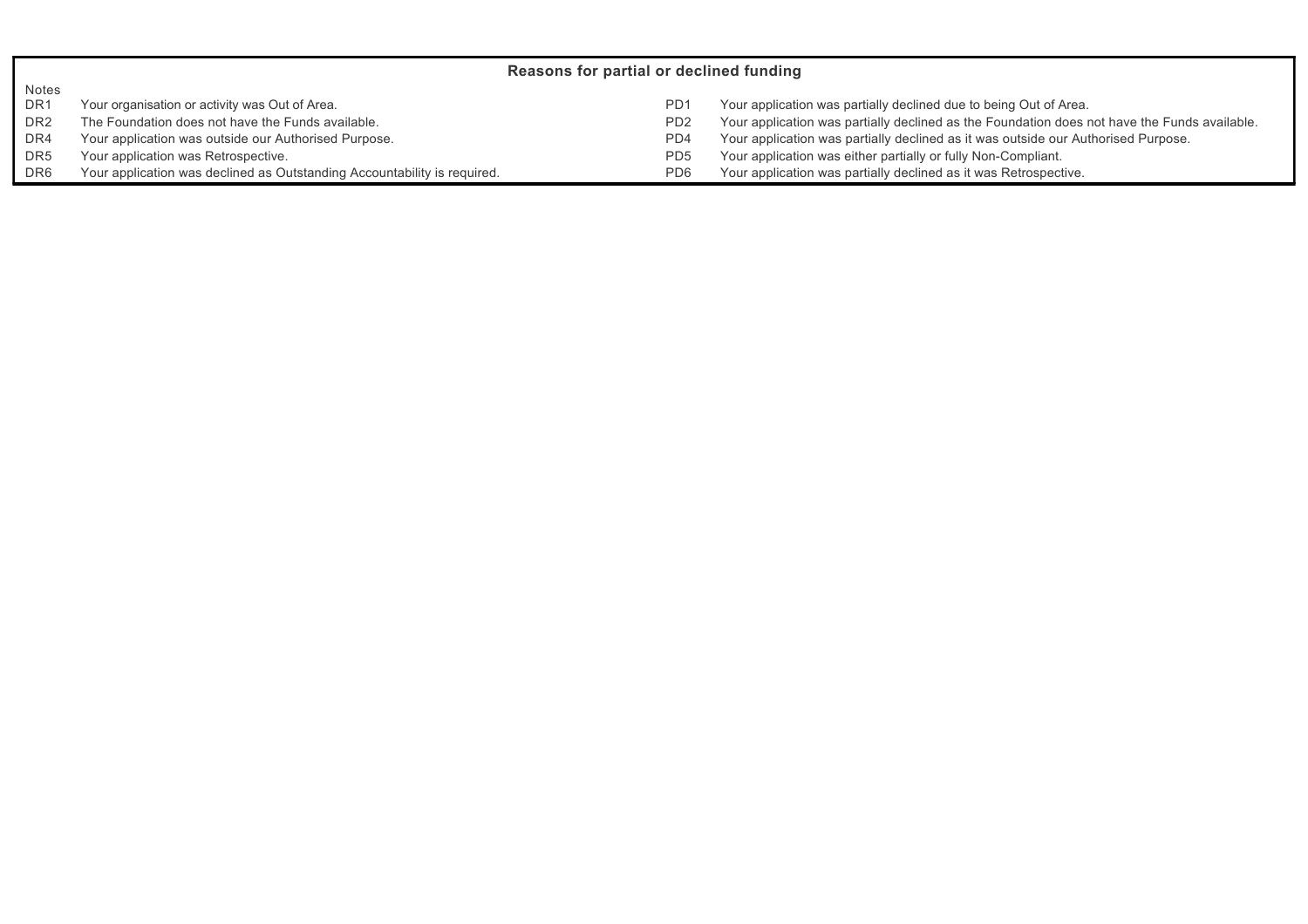

### **Published Declined Report for First Light Community Foundation Meeting date: 20 Jun 2018**

| App No          | <b>Applicant Name</b>                                                    | <b>Grant Category</b> | <b>Requested</b><br>Amount              | Compliant<br>Amount | <b>Approved</b><br><b>Amount</b> | <b>Declined</b><br>Amount                                                                    | <b>Declined</b><br><b>Partial or Full</b> | <b>Reason for</b><br><b>Decline</b> | Relationship |
|-----------------|--------------------------------------------------------------------------|-----------------------|-----------------------------------------|---------------------|----------------------------------|----------------------------------------------------------------------------------------------|-------------------------------------------|-------------------------------------|--------------|
| FL3690          | Hastings Rugby & Sports Club                                             |                       | \$2,500.00                              | \$2,500.00          |                                  | \$2,500.00                                                                                   | Full                                      | DR <sub>2</sub>                     | ☑            |
|                 | Incorporated                                                             | Sport                 |                                         |                     | \$0.00                           |                                                                                              |                                           |                                     |              |
|                 | Royal New Zealand Foundation Of                                          |                       |                                         |                     |                                  |                                                                                              |                                           |                                     | П            |
| FL3695          | The Blind Incorporated                                                   | Community             | \$5,815.00                              | \$5,815.00          | \$0.00                           | \$5,815.00                                                                                   | Full                                      | DR <sub>2</sub>                     |              |
| FL3691          | Speld New Zealand Incorporated                                           | Educational           | \$10,000.00                             | \$10,000.00         | \$0.00                           | \$10,000.00                                                                                  | Full                                      | DR <sub>2</sub>                     | $\Box$       |
| FL3666          | Squash Eastern Incorporated                                              | Sport                 | \$9,499.43                              | \$9,499.43          | \$0.00                           | \$9,499.43                                                                                   | Full                                      | DR <sub>2</sub>                     | П            |
|                 | The Hastings Golf Club                                                   |                       |                                         |                     |                                  |                                                                                              |                                           |                                     | ⊽            |
| FL3664          | Incorporated                                                             | Sport                 | \$10,000.00                             | \$10,000.00         | \$0.00                           | \$10,000.00                                                                                  | Full                                      | DR <sub>2</sub>                     |              |
|                 |                                                                          |                       | Meeting Total: \$37,814.43              | \$37,814.43         | \$0.00                           | \$37,814.43                                                                                  |                                           |                                     |              |
|                 |                                                                          |                       | Reasons for partial or declined funding |                     |                                  |                                                                                              |                                           |                                     |              |
| Notes           |                                                                          |                       |                                         |                     |                                  |                                                                                              |                                           |                                     |              |
| DR <sub>1</sub> | Your organisation or activity was Out of Area.                           |                       |                                         | PD <sub>1</sub>     |                                  | Your application was partially declined due to being Out of Area.                            |                                           |                                     |              |
| DR <sub>2</sub> | The Foundation does not have the Funds available.                        |                       |                                         | PD <sub>2</sub>     |                                  | Your application was partially declined as the Foundation does not have the Funds available. |                                           |                                     |              |
| DR4             | Your application was outside our Authorised Purpose.                     |                       |                                         | PD4                 |                                  | Your application was partially declined as it was outside our Authorised Purpose.            |                                           |                                     |              |
| DR <sub>5</sub> | Your application was Retrospective.                                      |                       |                                         | PD <sub>5</sub>     |                                  | Your application was either partially or fully Non-Compliant.                                |                                           |                                     |              |
| DR6             | Your application was declined as Outstanding Accountability is required. |                       |                                         | PD <sub>6</sub>     |                                  | Your application was partially declined as it was Retrospective.                             |                                           |                                     |              |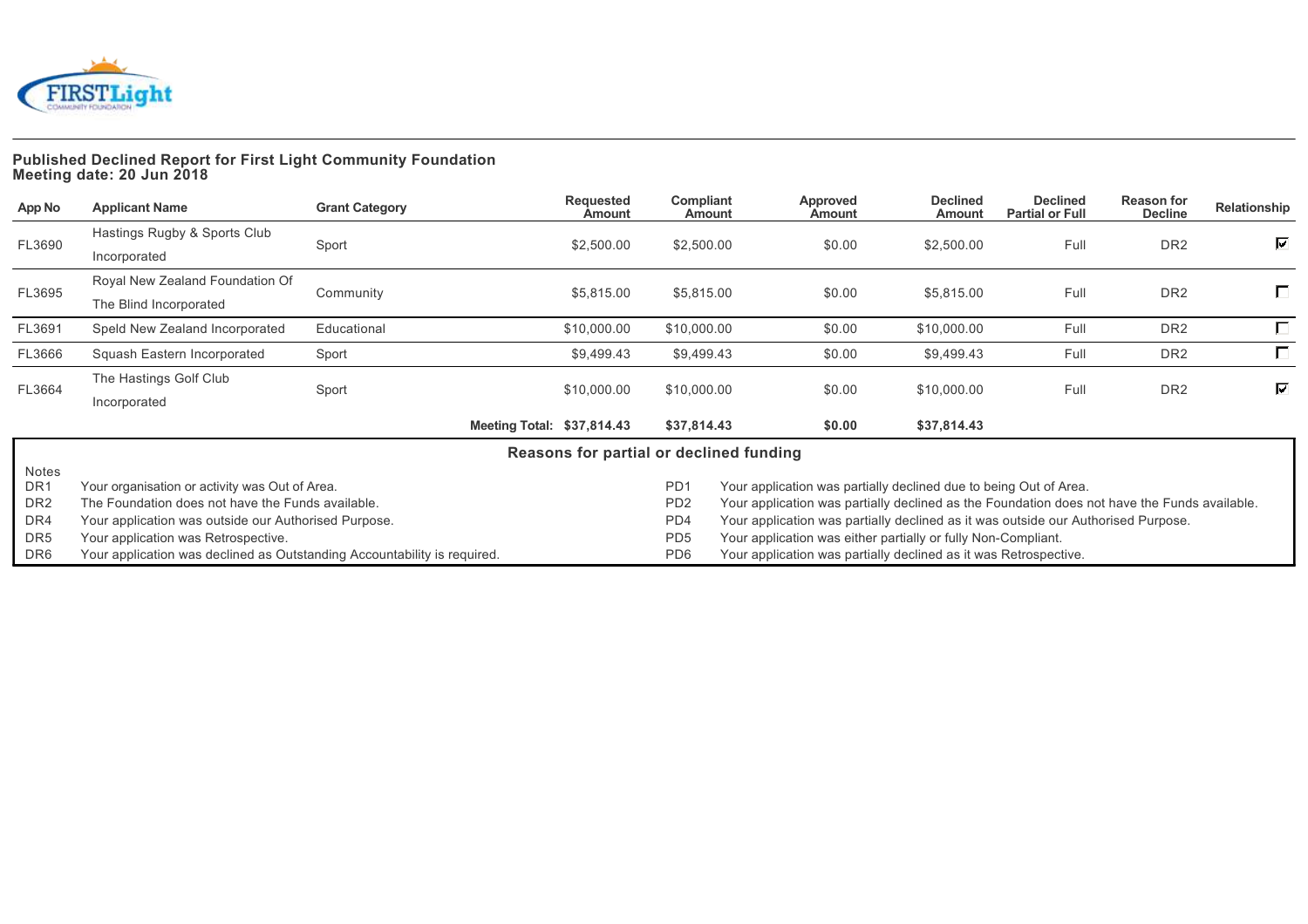

# **Published Declined Report for First Light Community Foundation Meeting date: 25 Jul 2018**

| App No                 | <b>Applicant Name</b>                                                                               | <b>Grant Category</b> | <b>Requested</b><br><b>Amount</b> | Compliant<br>Amount                                                              | Approved<br><b>Amount</b>                                                                                                                                         | <b>Declined</b><br>Amount | <b>Declined</b><br><b>Partial or Full</b> | <b>Reason for</b><br><b>Decline</b> | Relationship |
|------------------------|-----------------------------------------------------------------------------------------------------|-----------------------|-----------------------------------|----------------------------------------------------------------------------------|-------------------------------------------------------------------------------------------------------------------------------------------------------------------|---------------------------|-------------------------------------------|-------------------------------------|--------------|
|                        | Basketball Hawkes Bay                                                                               |                       |                                   |                                                                                  |                                                                                                                                                                   |                           |                                           | DR <sub>2</sub>                     | Е            |
| FL3734                 | Incorporated                                                                                        | Sport                 | \$9,230.77                        | \$9,230.77                                                                       | \$0.00                                                                                                                                                            | \$9,230.77                | Full                                      |                                     |              |
|                        | Big Brothers Big Sisters Hawkes                                                                     |                       |                                   |                                                                                  |                                                                                                                                                                   |                           |                                           |                                     | Г            |
| FL3712                 | Bay                                                                                                 | Community             | \$5,000.00                        | \$5,000.00                                                                       | \$0.00                                                                                                                                                            | \$5,000.00                | Full                                      | DR <sub>2</sub>                     |              |
|                        | Canteen, The New Zealand                                                                            |                       |                                   |                                                                                  |                                                                                                                                                                   |                           |                                           |                                     |              |
|                        | Organisation Supporting Young                                                                       |                       |                                   |                                                                                  |                                                                                                                                                                   |                           |                                           |                                     |              |
| FL3723                 | People Living with Cancer                                                                           | Health                | \$5,000.00                        | \$5,000.00                                                                       | \$0.00                                                                                                                                                            | \$5,000.00                | Full                                      | DR <sub>2</sub>                     | Е            |
|                        | Incorporated                                                                                        |                       |                                   |                                                                                  |                                                                                                                                                                   |                           |                                           |                                     |              |
| FL3721                 | Hastings East Ross Shield                                                                           | Sport                 | \$3,289.00                        | \$3,289.00                                                                       | \$0.00                                                                                                                                                            | \$3,289.00                | Full                                      | DR <sub>2</sub>                     | $\Box$       |
|                        | Hawkes Bay Cricket Association                                                                      |                       |                                   |                                                                                  |                                                                                                                                                                   |                           |                                           |                                     | $\Box$       |
| FL3750                 | (Incorporated)                                                                                      | Sport                 | \$3,000.00                        | \$3,000.00                                                                       | \$0.00                                                                                                                                                            | \$3,000.00                | Full                                      | DR <sub>2</sub>                     |              |
| FL3741                 | Te Rakato Social Services Trust                                                                     | Community             | \$13,654.00                       | \$13,654.00                                                                      | \$0.00                                                                                                                                                            | \$13,654.00               | Full                                      | DR <sub>2</sub>                     | $\Box$       |
| FL3727                 | The New Zealand Hermitage                                                                           |                       | \$10,000.00                       |                                                                                  |                                                                                                                                                                   | \$10,000.00               |                                           | DR <sub>2</sub>                     | $\Box$       |
|                        | <b>Charitable Trust</b>                                                                             | Community             |                                   | \$10,000.00                                                                      | \$0.00                                                                                                                                                            |                           | Full                                      |                                     |              |
| FL3749                 | Waiata Maori Awards Charitable                                                                      | Cultural              | \$11,145.20                       | \$11,145.20                                                                      | \$0.00                                                                                                                                                            | \$11,145.20               |                                           | DR <sub>2</sub>                     | $\Box$       |
|                        | Trust                                                                                               |                       |                                   |                                                                                  |                                                                                                                                                                   |                           | Full                                      |                                     |              |
| FL3753                 | Wairoa Young Achievers Trust                                                                        | Community             | \$3,911.78                        | \$3,911.78                                                                       | \$0.00                                                                                                                                                            | \$3,911.78                | Full                                      | DR <sub>2</sub>                     | $\Box$       |
| FL3708                 | <b>Zeal Education Trust</b>                                                                         | Arts                  | \$2,424.00                        | \$2,424.00                                                                       | \$0.00                                                                                                                                                            | \$2,424.00                | Full                                      | DR <sub>2</sub>                     | $\Box$       |
|                        |                                                                                                     |                       | Meeting Total: \$66,654.75        | \$66,654.75                                                                      | \$0.00                                                                                                                                                            | \$66,654.75               |                                           |                                     |              |
|                        |                                                                                                     |                       |                                   | Reasons for partial or declined funding                                          |                                                                                                                                                                   |                           |                                           |                                     |              |
| <b>Notes</b>           |                                                                                                     |                       |                                   |                                                                                  |                                                                                                                                                                   |                           |                                           |                                     |              |
| DR1<br>DR <sub>2</sub> | Your organisation or activity was Out of Area.<br>The Foundation does not have the Funds available. |                       |                                   | PD <sub>1</sub><br>PD <sub>2</sub>                                               | Your application was partially declined due to being Out of Area.<br>Your application was partially declined as the Foundation does not have the Funds available. |                           |                                           |                                     |              |
| DR4                    | Your application was outside our Authorised Purpose.                                                |                       |                                   | PD4                                                                              | Your application was partially declined as it was outside our Authorised Purpose.                                                                                 |                           |                                           |                                     |              |
| DR <sub>5</sub>        | Your application was Retrospective.                                                                 |                       |                                   | PD <sub>5</sub><br>Your application was either partially or fully Non-Compliant. |                                                                                                                                                                   |                           |                                           |                                     |              |
| DR <sub>6</sub>        | Your application was declined as Outstanding Accountability is required.                            |                       |                                   | PD <sub>6</sub>                                                                  | Your application was partially declined as it was Retrospective.                                                                                                  |                           |                                           |                                     |              |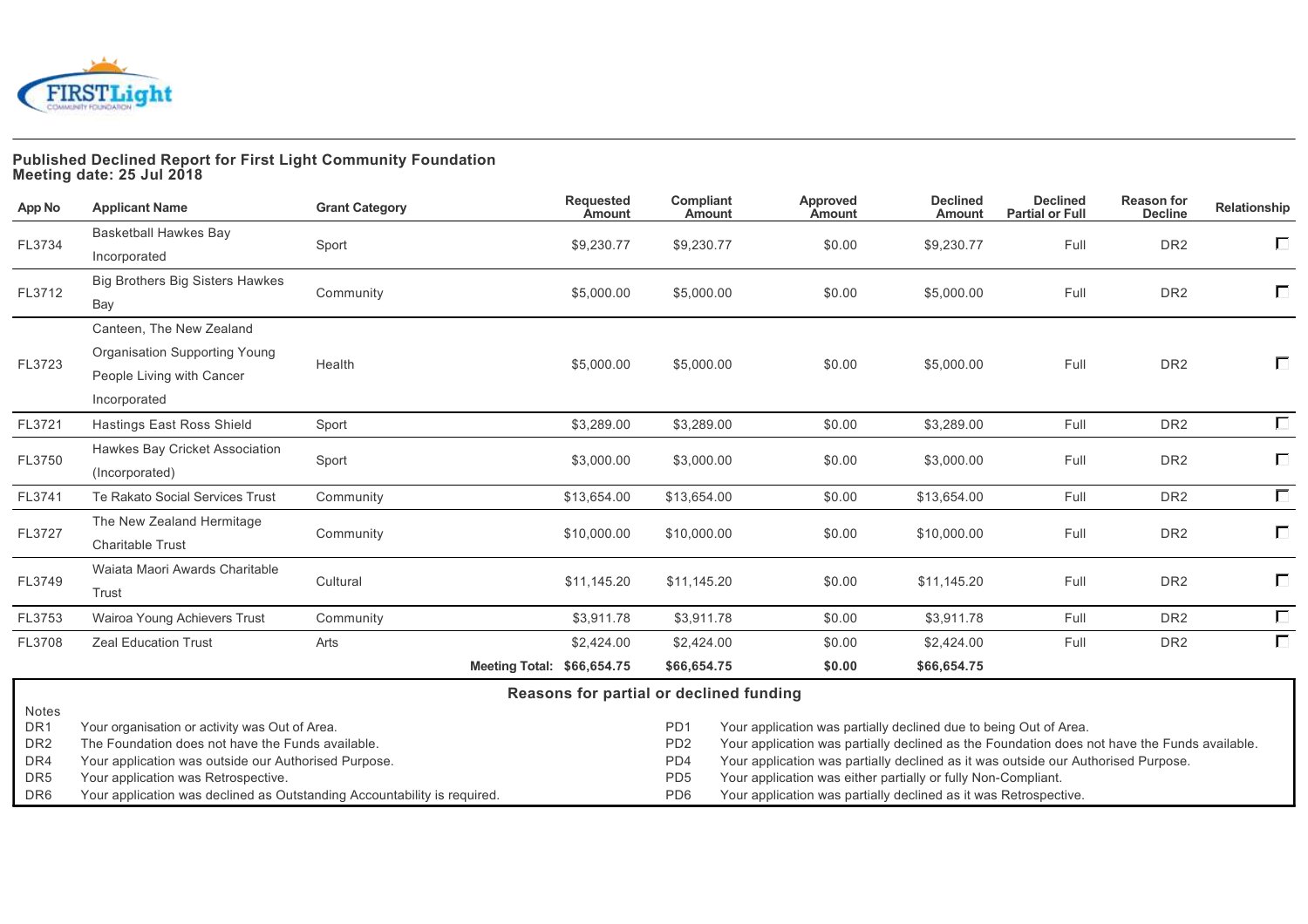

# **Published Declined Report for First Light Community Foundation Meeting date: 21 Aug 2018**

| App No                                             | <b>Applicant Name</b>                                                                                                                                       | <b>Grant Category</b> | <b>Requested</b><br><b>Amount</b>       | Compliant<br>Amount                                   | Approved<br>Amount                                                                                                                                                                                                                                     | <b>Declined</b><br>Amount | <b>Declined</b><br><b>Partial or Full</b> | <b>Reason for</b><br><b>Decline</b> | Relationship |
|----------------------------------------------------|-------------------------------------------------------------------------------------------------------------------------------------------------------------|-----------------------|-----------------------------------------|-------------------------------------------------------|--------------------------------------------------------------------------------------------------------------------------------------------------------------------------------------------------------------------------------------------------------|---------------------------|-------------------------------------------|-------------------------------------|--------------|
| FL3802                                             | Art Hawkes Bay Incorporated                                                                                                                                 | Arts                  | \$4,887.50                              | \$4,887.50                                            | \$0.00                                                                                                                                                                                                                                                 | \$4.887.50                | Full                                      | DR <sub>2</sub>                     | $\Box$       |
| FL3769                                             | East Coast Rowing Association<br>Incorporated                                                                                                               | Sport                 | \$16,065.00                             | \$16,065.00                                           | \$0.00                                                                                                                                                                                                                                                 | \$16,065.00               | Full                                      | DR <sub>2</sub>                     | Е            |
| FL3785                                             | Ellwood Park Partnership                                                                                                                                    | Sport                 | \$2,100.00                              | \$2,100.00                                            | \$0.00                                                                                                                                                                                                                                                 | \$2,100.00                | Full                                      | DR <sub>2</sub>                     | $\Box$       |
| FL3796                                             | Hastings Golf Club Incorporated                                                                                                                             | Sport                 | \$1,500.00                              | \$1,500.00                                            | \$0.00                                                                                                                                                                                                                                                 | \$1.500.00                | Full                                      | DR <sub>2</sub>                     | $\Box$       |
| FL3668                                             | Hawke's Bay Rescue Helicopter<br>Trust                                                                                                                      | Community             | \$20,000.00                             | \$20,000.00                                           | \$0.00                                                                                                                                                                                                                                                 | \$20,000.00               | Full                                      | DR <sub>2</sub>                     | $\Box$       |
| FL3747                                             | Hawkes Bay Rowing Club<br>Incorporated                                                                                                                      | Sport                 | \$19,000.00                             | \$19,000.00                                           | \$0.00                                                                                                                                                                                                                                                 | \$19,000.00               | Full                                      | DR <sub>2</sub>                     | $\Box$       |
| FL3782                                             | Hawke's Bay Youth Trust                                                                                                                                     | Community             | \$5,000.00                              | \$5,000.00                                            | \$0.00                                                                                                                                                                                                                                                 | \$5,000.00                | Full                                      | DR <sub>2</sub>                     | $\Box$       |
| FL3763                                             | Heretaunga Thistle Club<br>Incorporated                                                                                                                     | Cultural              | \$848.87                                | \$848.87                                              | \$0.00                                                                                                                                                                                                                                                 | \$848.87                  | Full                                      | DR <sub>2</sub>                     | П            |
| FL3803                                             | Immune Deficiencies Foundation Of<br>New Zealand (IDFNZ) Incorporated                                                                                       | Community             | \$1,353.00                              | \$1,353.00                                            | \$0.00                                                                                                                                                                                                                                                 | \$1,353.00                | Full                                      | DR <sub>2</sub>                     | Г            |
| FL3788                                             | Nga Kairauhii                                                                                                                                               | Cultural              | \$12,000.00                             | \$12,000.00                                           | \$0.00                                                                                                                                                                                                                                                 | \$12,000.00               | Full                                      | DR <sub>2</sub>                     | $\Box$       |
| FL3794                                             | Positive Ageing Trust Hawke's Bay                                                                                                                           | Community             | \$1,599.00                              | \$1,599.00                                            | \$0.00                                                                                                                                                                                                                                                 | \$1,599.00                | Full                                      | DR <sub>2</sub>                     | $\Box$       |
| FL3784                                             | Regional Indoor Sports and Events<br><b>Centre Trust</b>                                                                                                    | Community             | \$4,000.00                              | \$4,000.00                                            | \$0.00                                                                                                                                                                                                                                                 | \$4,000.00                | Full                                      | DR <sub>2</sub>                     | $\Box$       |
| FL3777                                             | Sportslink Charitable Trust Board                                                                                                                           | Community             | \$6,000.00                              | \$6,000.00                                            | \$0.00                                                                                                                                                                                                                                                 | \$6,000.00                | Full                                      | DR <sub>2</sub>                     | $\Box$       |
|                                                    |                                                                                                                                                             |                       | Meeting Total: \$94,353.37              | \$94,353.37                                           | \$0.00                                                                                                                                                                                                                                                 | \$94,353.37               |                                           |                                     |              |
| Notes<br>DR <sub>1</sub><br>DR <sub>2</sub><br>DR4 | Your organisation or activity was Out of Area.<br>The Foundation does not have the Funds available.<br>Your application was outside our Authorised Purpose. |                       | Reasons for partial or declined funding | PD <sub>1</sub><br>P <sub>D</sub> <sub>2</sub><br>PD4 | Your application was partially declined due to being Out of Area.<br>Your application was partially declined as the Foundation does not have the Funds available.<br>Your application was partially declined as it was outside our Authorised Purpose. |                           |                                           |                                     |              |
| DR <sub>5</sub>                                    | Your application was Retrospective.                                                                                                                         |                       |                                         | PD <sub>5</sub>                                       | Your application was either partially or fully Non-Compliant.                                                                                                                                                                                          |                           |                                           |                                     |              |

DR6 Your application was declined as Outstanding Accountability is required. PD6 Your application was partially declined as it was Retrospective.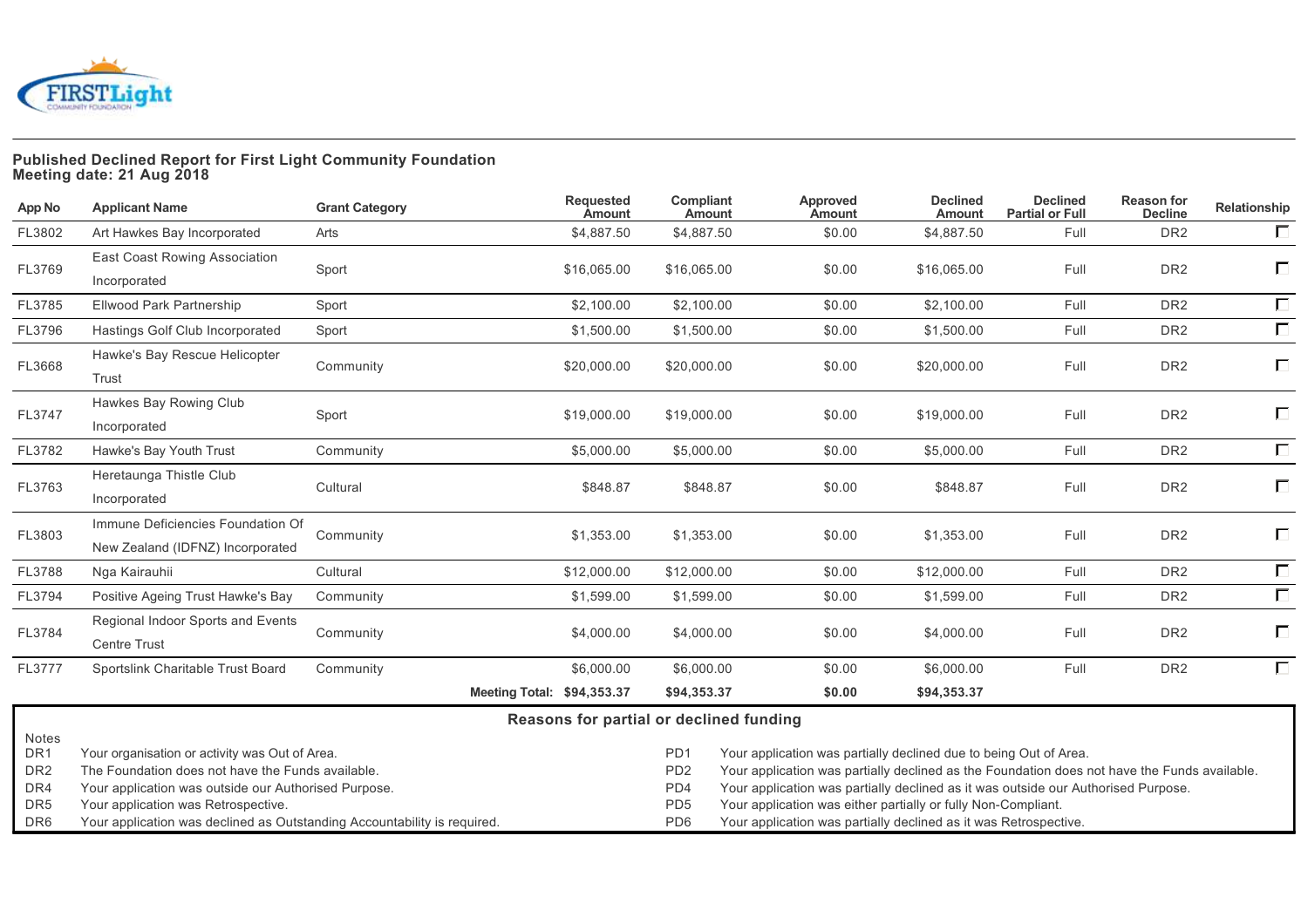

### **Published Declined Report for First Light Community Foundation Meeting date: 10 Sep 2018**

| <b>App No</b> | <b>Applicant Name</b>                                                   | <b>Grant Category</b> | <b>Requested</b><br><b>Amount</b> | Compliant<br><b>Amount</b> | Approved<br>Amount | <b>Declined</b><br><b>Amount</b> | <b>Declined</b><br><b>Partial or Full</b> | <b>Reason for</b><br><b>Decline</b> | Relationship |
|---------------|-------------------------------------------------------------------------|-----------------------|-----------------------------------|----------------------------|--------------------|----------------------------------|-------------------------------------------|-------------------------------------|--------------|
| FL3847        | <b>Backline Charitable Trust</b>                                        | Arts                  | \$3,000.00                        | \$3,000.00                 | \$0.00             | \$3,000.00                       | Full                                      | DR <sub>2</sub>                     | $\Box$       |
| FL3864        | Brain Injury Association (Hawke's<br>Bay) Incorporated                  | Community             | \$3,870.00                        | \$3,870.00                 | \$0.00             | \$3,870.00                       | Full                                      | DR <sub>2</sub>                     | $\Box$       |
| FL3828        | Epilepsy Association of New<br>Zealand Incorporated                     | Community             | \$15,000.00                       | \$15,000.00                | \$0.00             | \$15,000.00                      | Full                                      | DR <sub>2</sub>                     | Е            |
| FL3836        | Havelock North Junior Rugby Club<br>Incorporated                        | Sport                 | \$4,721.74                        | \$4,721.74                 | \$0.00             | \$4,721.74                       | Full                                      | DR <sub>2</sub>                     | $\Box$       |
| FL3823        | Hawkes Bay And East Coast Aero<br>Club Incorporated                     | Sport                 | \$12,000.00                       | \$12,000.00                | \$0.00             | \$12,000.00                      | Full                                      | DR <sub>2</sub>                     | П            |
| FL3827        | Hawke's Bay Community Fitness<br>Centre Trust                           | Sport                 | \$14,356.58                       | \$14,356.58                | \$0.00             | \$14,356.58                      | Full                                      | DR <sub>2</sub>                     | $\Box$       |
| FL3831        | Hawke's Bay Lawn Tennis &<br>Squash Club Incorporated                   | Sport                 | \$3,000.00                        | \$3,000.00                 | \$0.00             | \$3,000.00                       | Full                                      | DR <sub>2</sub>                     | П            |
| FL3860        | Hawkes Bay Rugby Football Union<br>Incorporated                         | Sport                 | \$6,250.00                        | \$6,250.00                 | \$0.00             | \$6,250.00                       | Full                                      | DR <sub>2</sub>                     | 区            |
| FL3835        | Hawkes Bay Youth Trust                                                  | Sport                 | \$5,000.00                        | \$5,000.00                 | \$0.00             | \$5,000.00                       | Full                                      | DR <sub>2</sub>                     | $\Box$       |
| FL3826        | KidsCan Charitable Trust                                                | Community             | \$5,000.00                        | \$5,000.00                 | \$0.00             | \$5,000.00                       | Full                                      | DR <sub>2</sub>                     | $\Box$       |
| FL3839        | Napier Civic Choir Incorporated                                         | Arts                  | \$1,000.00                        | \$1,000.00                 | \$0.00             | \$1,000.00                       | Full                                      | DR <sub>2</sub>                     | $\Box$       |
| FL3713        | Parent To Parent New Zealand<br>Incorporated                            | Community             | \$8,000.00                        | \$8,000.00                 | \$0.00             | \$8,000.00                       | Full                                      | DR <sub>2</sub>                     | $\Box$       |
| FL3867        | Positive Ageing Trust Hawke's Bay                                       | Community             | \$1,599.00                        | \$1,599.00                 | \$0.00             | \$1,599.00                       | Full                                      | DR <sub>2</sub>                     | $\Box$       |
| FL3725        | St Andrews Presbyterian Church,<br>Hastings                             | Community             | \$15,000.00                       | \$15,000.00                | \$0.00             | \$15,000.00                      | Full                                      | DR <sub>2</sub>                     | $\Box$       |
| FL3773        | The Young Men's Christian<br>Association Of Hawke's Bay<br>Incorporated | Community             | \$4,505.17                        | \$4,505.17                 | \$0.00             | \$4,505.17                       | Full                                      | DR <sub>2</sub>                     | П            |
| FL3813        | Youth Development Trust Hawke's<br>Bay                                  | Community             | \$4,000.00                        | \$4,000.00                 | \$0.00             | \$4,000.00                       | Full                                      | DR <sub>2</sub>                     | $\Box$       |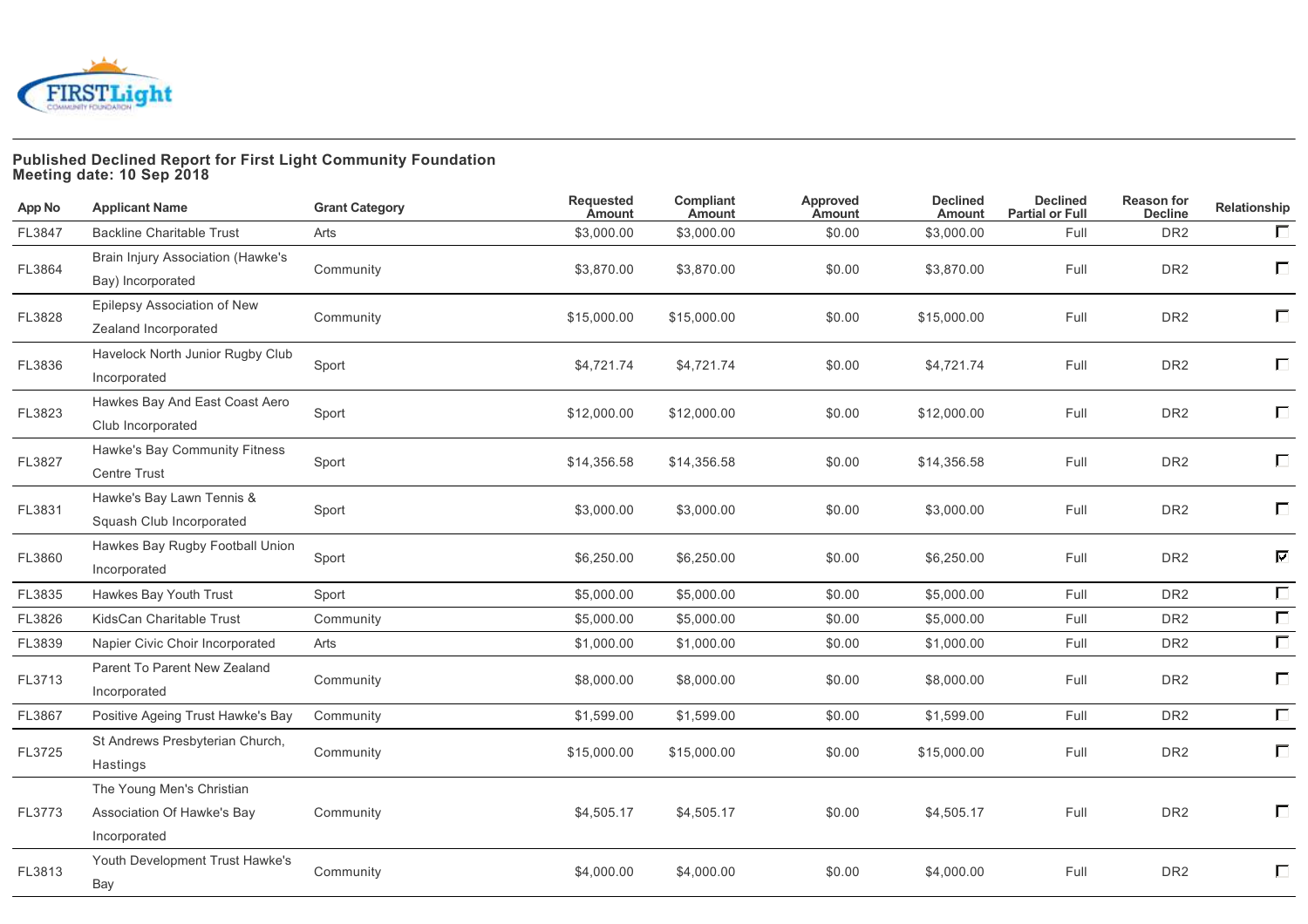| App No          | <b>Applicant Name</b>                                | <b>Grant Category</b>                                                    |                             | Reguested<br>Amount                     | Compliant                   | Amount                                                                                       | Approved<br>Amount | <b>Declined</b><br>Amount                                                         | <b>Declined</b><br><b>Partial or Full</b> | <b>Reason for</b><br><b>Decline</b> | Relationship |
|-----------------|------------------------------------------------------|--------------------------------------------------------------------------|-----------------------------|-----------------------------------------|-----------------------------|----------------------------------------------------------------------------------------------|--------------------|-----------------------------------------------------------------------------------|-------------------------------------------|-------------------------------------|--------------|
| FL3852          | <b>Zeal Education Trust</b>                          | Arts                                                                     |                             | \$2,950.30                              | \$2,950.30                  |                                                                                              | \$0.00             | \$2,950.30                                                                        | Full                                      | DR <sub>2</sub>                     | П.           |
|                 |                                                      |                                                                          | Meeting Total: \$109,252.79 |                                         | \$109.252.79                |                                                                                              | \$0.00             | \$109.252.79                                                                      |                                           |                                     |              |
|                 |                                                      |                                                                          |                             | Reasons for partial or declined funding |                             |                                                                                              |                    |                                                                                   |                                           |                                     |              |
| <b>Notes</b>    |                                                      |                                                                          |                             |                                         |                             |                                                                                              |                    |                                                                                   |                                           |                                     |              |
| DR <sub>1</sub> | Your organisation or activity was Out of Area.       |                                                                          |                             |                                         | PD <sup>-</sup>             | Your application was partially declined due to being Out of Area.                            |                    |                                                                                   |                                           |                                     |              |
| DR <sub>2</sub> | The Foundation does not have the Funds available.    |                                                                          |                             |                                         | P <sub>D</sub> <sub>2</sub> | Your application was partially declined as the Foundation does not have the Funds available. |                    |                                                                                   |                                           |                                     |              |
| DR4             | Your application was outside our Authorised Purpose. |                                                                          |                             |                                         | PD4                         |                                                                                              |                    | Your application was partially declined as it was outside our Authorised Purpose. |                                           |                                     |              |
| DR <sub>5</sub> | Your application was Retrospective.                  |                                                                          |                             |                                         | PD <sub>5</sub>             |                                                                                              |                    | Your application was either partially or fully Non-Compliant.                     |                                           |                                     |              |
| DR <sub>6</sub> |                                                      | Your application was declined as Outstanding Accountability is required. |                             |                                         | PD <sub>6</sub>             |                                                                                              |                    | Your application was partially declined as it was Retrospective.                  |                                           |                                     |              |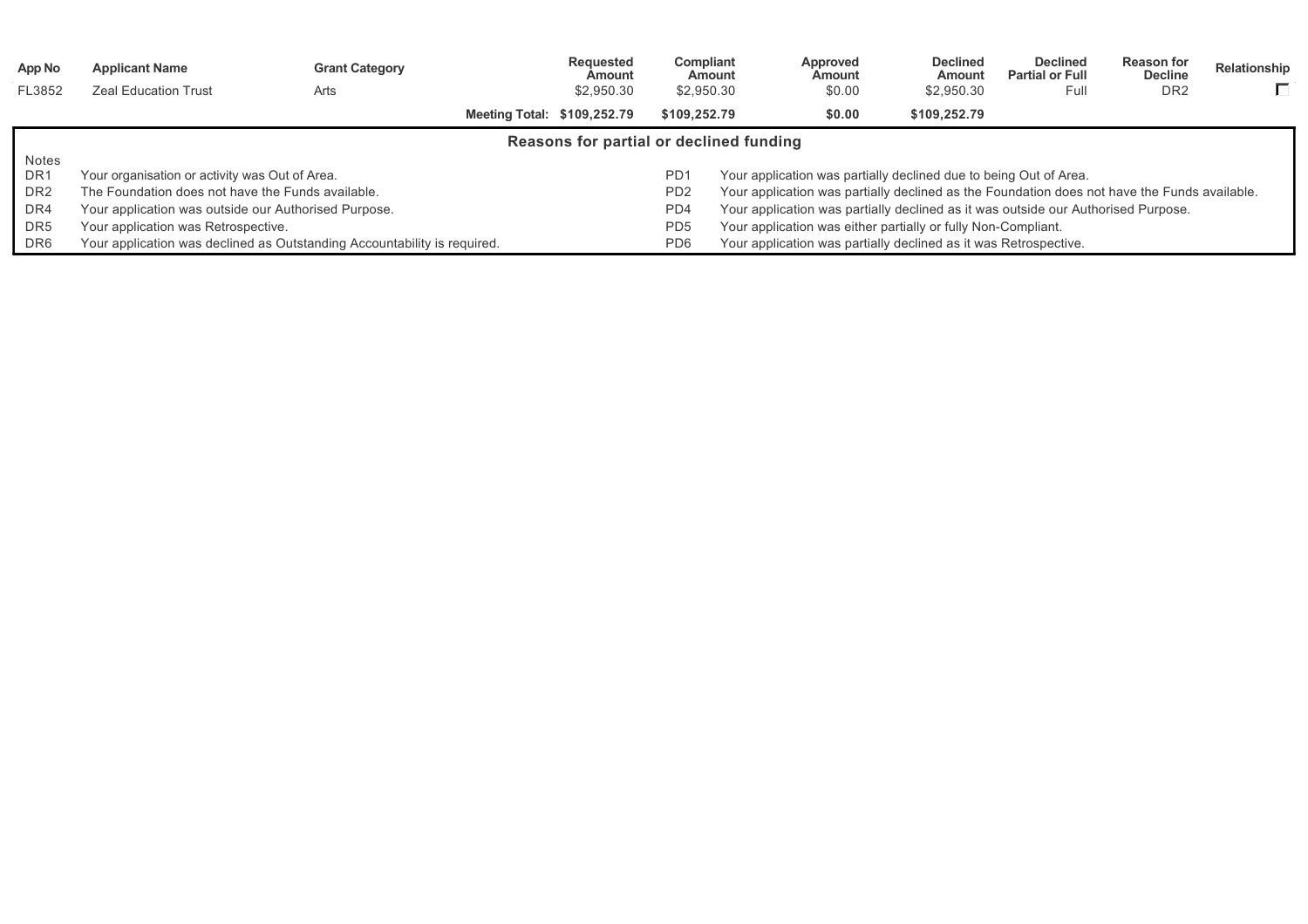

# **Published Declined Report for First Light Community Foundation Meeting date: 29 Oct 2018**

| App No                   | <b>Applicant Name</b>                                                    | <b>Grant Category</b> | <b>Requested</b><br><b>Amount</b>       | Compliant<br><b>Amount</b>                                                          | Approved<br>Amount                                                                           | <b>Declined</b><br><b>Amount</b> | <b>Declined</b><br><b>Partial or Full</b> | <b>Reason for</b><br><b>Decline</b> | Relationship |
|--------------------------|--------------------------------------------------------------------------|-----------------------|-----------------------------------------|-------------------------------------------------------------------------------------|----------------------------------------------------------------------------------------------|----------------------------------|-------------------------------------------|-------------------------------------|--------------|
| FL3914                   | <b>Badminton New Zealand</b>                                             |                       | \$11,826.09                             | \$11,826.09                                                                         | \$0.00                                                                                       | \$11,826.09                      | Full                                      | DR <sub>2</sub>                     | $\Box$       |
|                          | Incorporated                                                             | Sport                 |                                         |                                                                                     |                                                                                              |                                  |                                           |                                     |              |
| FL3901                   | Birthright (HB) Child and Family                                         | Community             | \$5,289.50                              | \$5,289.50                                                                          | \$0.00                                                                                       | \$5,289.50                       | Full                                      | DR <sub>2</sub>                     | П            |
|                          | <b>Care Trust</b>                                                        |                       |                                         |                                                                                     |                                                                                              |                                  |                                           |                                     |              |
| FL3876                   | Central & Southern Hawkes Bay                                            | Sport                 | \$1,500.00                              | \$1,500.00                                                                          | \$0.00                                                                                       | \$1,500.00                       | Full                                      | DR <sub>1</sub>                     | $\Box$       |
|                          | Eventing Incorporated                                                    |                       |                                         |                                                                                     |                                                                                              |                                  |                                           |                                     |              |
| FL3907                   | Cystic Fibrosis Association of New                                       | Community             | \$5,000.00                              | \$5,000.00                                                                          | \$0.00                                                                                       | \$5,000.00                       | Full                                      | DR <sub>2</sub>                     | $\Box$       |
|                          | Zealand                                                                  |                       |                                         |                                                                                     |                                                                                              |                                  |                                           |                                     |              |
| FL3904                   | Hawkes Bay and East Coast Aero                                           |                       | \$15,000.00                             | \$15,000.00                                                                         | \$0.00                                                                                       | \$15,000.00                      | Full                                      | DR <sub>2</sub>                     | П            |
|                          | Club Incorporated                                                        | Sport                 |                                         |                                                                                     |                                                                                              |                                  |                                           |                                     |              |
| FL3891                   | New Zealand Masters Billiards &                                          | Sport                 | \$2,043.80                              | \$2,043.80                                                                          | \$0.00                                                                                       | \$2,043.80                       | Full                                      | DR <sub>2</sub>                     | $\Box$       |
|                          | Snooker Association Incorporated                                         |                       |                                         |                                                                                     |                                                                                              |                                  |                                           |                                     |              |
| FL3890                   | St Andrews Presbyterian Church,                                          | Community             | \$15,000.00                             | \$15,000.00                                                                         | \$0.00                                                                                       | \$15,000.00                      | Full                                      | DR <sub>2</sub>                     | П            |
|                          | Hastings                                                                 |                       |                                         |                                                                                     |                                                                                              |                                  |                                           |                                     |              |
| FL3872                   | The Nelson Park Lawn Tennis Club                                         | Sport                 | \$3,000.00                              | \$3,000.00                                                                          | \$0.00                                                                                       | \$3,000.00                       | Full                                      | DR <sub>1</sub>                     | П            |
|                          | Incorporated                                                             |                       |                                         |                                                                                     |                                                                                              |                                  |                                           |                                     |              |
|                          |                                                                          |                       | Meeting Total: \$58,659.39              | \$58,659.39                                                                         | \$0.00                                                                                       | \$58,659.39                      |                                           |                                     |              |
|                          |                                                                          |                       | Reasons for partial or declined funding |                                                                                     |                                                                                              |                                  |                                           |                                     |              |
| Notes<br>DR <sub>1</sub> | Your organisation or activity was Out of Area.                           |                       |                                         | P <sub>D</sub> 1                                                                    | Your application was partially declined due to being Out of Area.                            |                                  |                                           |                                     |              |
| DR <sub>2</sub>          | The Foundation does not have the Funds available.                        |                       |                                         | PD <sub>2</sub>                                                                     | Your application was partially declined as the Foundation does not have the Funds available. |                                  |                                           |                                     |              |
| DR4                      | Your application was outside our Authorised Purpose.                     |                       |                                         | PD4                                                                                 | Your application was partially declined as it was outside our Authorised Purpose.            |                                  |                                           |                                     |              |
| DR <sub>5</sub>          | Your application was Retrospective.                                      |                       |                                         | PD <sub>5</sub><br>Your application was either partially or fully Non-Compliant.    |                                                                                              |                                  |                                           |                                     |              |
| DR <sub>6</sub>          | Your application was declined as Outstanding Accountability is required. |                       |                                         | PD <sub>6</sub><br>Your application was partially declined as it was Retrospective. |                                                                                              |                                  |                                           |                                     |              |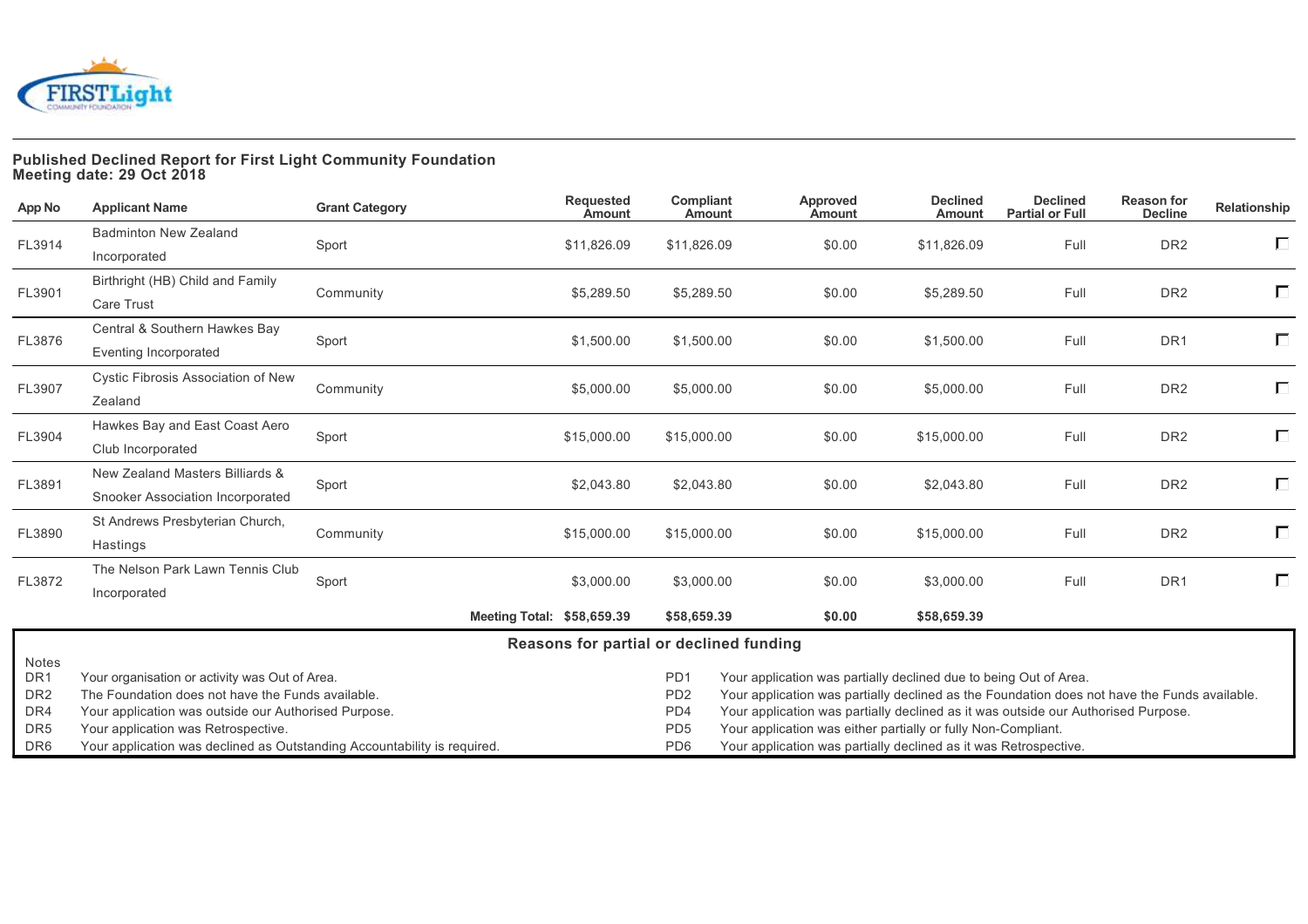

### **Published Declined Report for First Light Community Foundation Meeting date: 21 Nov 2018**

| App No                 | <b>Applicant Name</b>                                                                               | <b>Grant Category</b>                                                                | <b>Requested</b><br><b>Amount</b>       | Compliant<br>Amount    | Approved<br>Amount                                                                           | <b>Declined</b><br><b>Amount</b> | <b>Declined</b><br><b>Partial or Full</b> | <b>Reason for</b><br><b>Decline</b> | Relationship |  |
|------------------------|-----------------------------------------------------------------------------------------------------|--------------------------------------------------------------------------------------|-----------------------------------------|------------------------|----------------------------------------------------------------------------------------------|----------------------------------|-------------------------------------------|-------------------------------------|--------------|--|
| FL3929                 | <b>Child Cancer Foundation</b>                                                                      | Community                                                                            | \$5,000.00                              | \$5,000.00             | \$0.00                                                                                       | \$5,000.00                       | Full                                      | DR <sub>2</sub>                     | Е            |  |
|                        | Incorporated                                                                                        |                                                                                      |                                         |                        |                                                                                              |                                  |                                           |                                     |              |  |
| FL3930                 | Hawkes Bay And East Coast Aero                                                                      | Sport                                                                                | \$5,000.00                              | \$5,000.00             | \$0.00                                                                                       | \$5,000.00                       | Full                                      | DR <sub>2</sub>                     | $\Box$       |  |
|                        | Club Incorporated                                                                                   |                                                                                      |                                         |                        |                                                                                              |                                  |                                           |                                     |              |  |
| FL3829                 | Horse of the Year (Hawkes Bay)                                                                      |                                                                                      | \$10,000.00                             | \$10,000.00            | \$0.00                                                                                       | \$10,000.00                      | Full                                      | DR <sub>2</sub>                     | Е            |  |
|                        | Limited                                                                                             | Sport                                                                                |                                         |                        |                                                                                              |                                  |                                           |                                     |              |  |
| FL3939                 | Maycenvale United Association                                                                       |                                                                                      |                                         |                        |                                                                                              |                                  |                                           | DR <sub>2</sub>                     | $\Box$       |  |
|                        | Football Club Incorporated                                                                          | Sport                                                                                | \$9,680.47                              | \$9,680.47             | \$0.00                                                                                       | \$9,680.47                       | Full                                      |                                     |              |  |
|                        | Nga Tuke Mata O Kahungunu                                                                           |                                                                                      |                                         |                        |                                                                                              | \$5,280.00                       |                                           | DR <sub>2</sub>                     | $\Box$       |  |
| FL3959                 | <b>Charitable Trust</b>                                                                             | Cultural                                                                             | \$5,280.00                              | \$5,280.00             | \$0.00                                                                                       |                                  | Full                                      |                                     |              |  |
| FL3963                 | Positive Ageing Trust Hawke's Bay                                                                   | Community                                                                            | \$1,599.00                              | \$1,599.00             | \$0.00                                                                                       | \$1,599.00                       | Full                                      | DR <sub>2</sub>                     | $\Box$       |  |
| FL3962                 | Prima Volta Charitable Trust                                                                        | Arts                                                                                 | \$4,655.00                              | \$4,655.00             | \$0.00                                                                                       | \$4,655.00                       | Full                                      | DR <sub>2</sub>                     | $\Box$       |  |
| FL3948                 | Tennis Eastern Incorporated                                                                         | Sport                                                                                | \$5,160.00                              | \$5,160.00             | \$0.00                                                                                       | \$5,160.00                       | Full                                      | DR <sub>2</sub>                     | $\Box$       |  |
|                        | The Young Men's Christian                                                                           |                                                                                      |                                         |                        |                                                                                              |                                  |                                           |                                     |              |  |
| FL3913                 | Association Of Hawke's Bay                                                                          | Educational                                                                          | \$10,000.00                             | \$10,000.00            | \$0.00                                                                                       | \$10,000.00                      | Full                                      | DR <sub>2</sub>                     | $\Box$       |  |
|                        | Incorporated                                                                                        |                                                                                      |                                         |                        |                                                                                              |                                  |                                           |                                     |              |  |
| FL3886                 | Waiapu Anglican Social Services                                                                     | Community                                                                            | \$10,000.00                             | \$10,000.00            | \$0.00                                                                                       | \$10,000.00                      | Full                                      | DR <sub>2</sub>                     | Е            |  |
|                        | Trust                                                                                               |                                                                                      |                                         |                        |                                                                                              |                                  |                                           |                                     |              |  |
| FL3947                 | Wairoa Community Ngahere                                                                            |                                                                                      | \$3,900.00                              | \$3,900.00             |                                                                                              | \$3,900.00                       | Full                                      | DR <sub>2</sub>                     | $\Box$       |  |
|                        | Nursery Incorporated                                                                                | Community                                                                            |                                         |                        | \$0.00                                                                                       |                                  |                                           |                                     |              |  |
| FL3954                 | Wairoa Pony Club Incorporated                                                                       | Sport                                                                                | \$2,305.05                              | \$2,305.05             | \$0.00                                                                                       | \$2,305.05                       | Full                                      | DR <sub>2</sub>                     | $\Box$       |  |
|                        |                                                                                                     |                                                                                      | Meeting Total: \$72,579.52              | \$72,579.52            | \$0.00                                                                                       | \$72,579.52                      |                                           |                                     |              |  |
|                        |                                                                                                     |                                                                                      | Reasons for partial or declined funding |                        |                                                                                              |                                  |                                           |                                     |              |  |
| Notes                  |                                                                                                     | PD <sub>1</sub><br>Your application was partially declined due to being Out of Area. |                                         |                        |                                                                                              |                                  |                                           |                                     |              |  |
| DR1<br>DR <sub>2</sub> | Your organisation or activity was Out of Area.<br>The Foundation does not have the Funds available. |                                                                                      |                                         |                        | Your application was partially declined as the Foundation does not have the Funds available. |                                  |                                           |                                     |              |  |
| DR4                    | Your application was outside our Authorised Purpose.                                                |                                                                                      |                                         | PD <sub>2</sub><br>PD4 | Your application was partially declined as it was outside our Authorised Purpose.            |                                  |                                           |                                     |              |  |

DR5 Your application was Retrospective. PDF Your application was either partially or fully Non-Compliant.

DR6 Your application was declined as Outstanding Accountability is required. PD6 Your application was partially declined as it was Retrospective.